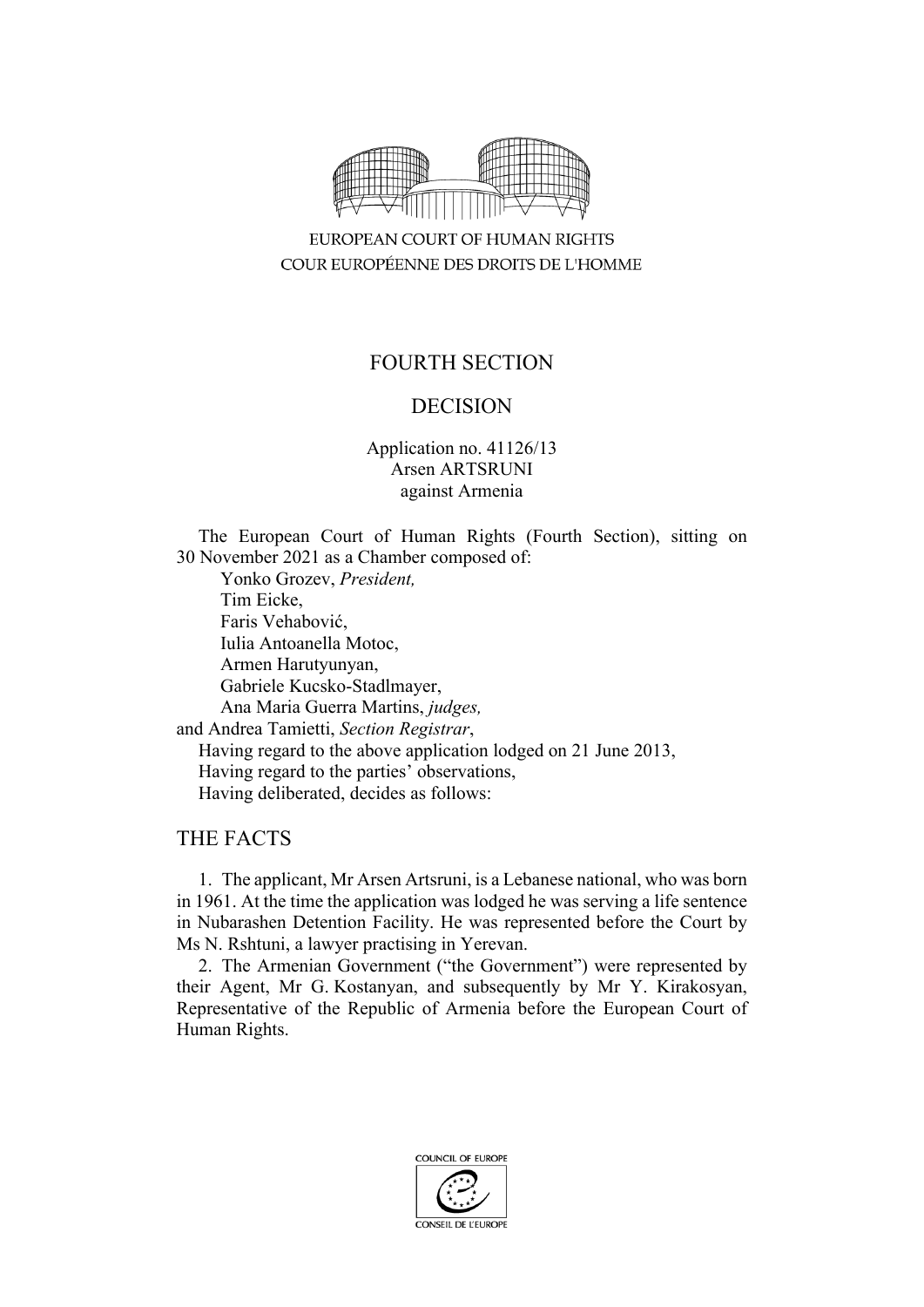### **A. The circumstances of the case**

3. The facts of the case, as submitted by the parties, may be summarised as follows.

### *1. The applicant's conviction to the death penalty*

<span id="page-1-0"></span>4. On 10 December 1996 the Criminal Division of the Supreme Court convicted the applicant of organised crime, including drug dealing, one count of conspiracy to commit murder and one count of conspiracy to commit aggravated murder (second offence) under Articles 72, 17-100 and 17-99 § 8 of the Criminal Code then in force (hereinafter, "the old Criminal Code" – see paragraph [24](#page-7-0) below), sentencing him to the death penalty with confiscation of his personal property. The relevant parts of the judgment read as follows:

"[The applicant] involved [A.M.], [A.Z.] and [other persons] in an organised criminal group [gang]. Thereafter ... other persons joined the gang, including [A.G.]...

... [the applicant] ... in prior agreement with ... [A.M.] planned and organised ...  $[A.N.'s]$  murder ...

On 12 October 1993 ... [A.M.], [A.Z.] and [A.G.]... fired shots at [A.N.] in his apartment, killing him, and then killed his wife, who had entered the room upon hearing the gunshots ...

...

...

...

In April 1994 [the applicant] instructed A.M. to kill [G.S.] ...

... on 2 May 1994 ... [A.M.] and [A.G] ... killed [G.S.] near the latter's garage ...

... it has been established that in ... 1994 [the applicant] sold drugs ... for the purpose of financing the gang ...

For the commission of the above-mentioned crimes, the [prosecution] has brought charges against [the applicant] under Articles 72, 99 §§ 4 and 8 of the [Criminal Code] ...

Having assessed the evidence in relation to [A.N. and his wife's killing], the [court] considers that the [prosecution] has made an erroneous legal assessment of the actions of each of the accused ... Thus, although [A.N.'s] wife was killed upon the collective subjective initiative of [A.M.], [A.Z.] and [A.G.], the [prosecution] has included [A.N.'s wife's] murder within the scope of the charges brought against [the applicant]. However, it transpires from the evidence in the case file that [the applicant] only found out that [A.N.'s wife] had been killed after the murder ...

The body of evidence collected in relation to [A.N. and his wife's killing] shows that ... [the applicant] was the organiser of [A.N.'s murder] and that A.M. acted on his orders ...

... the charges against [the applicant] in relation to [A.N. and his wife's killing] should be amended ... as he did not personally participate in the murder but organised it ... [the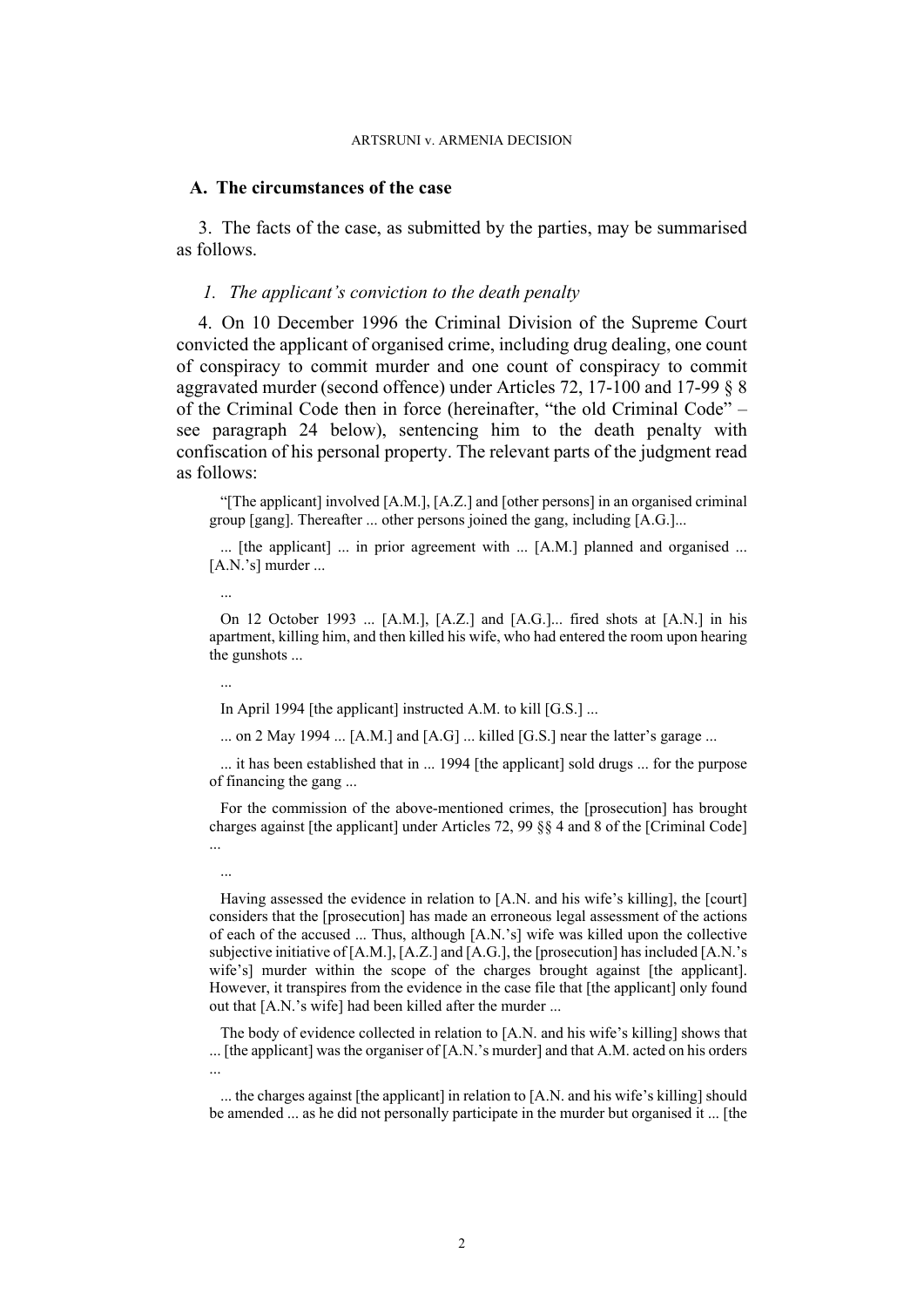applicant] should be charged under Article 17-100 of the [Criminal Code] for organising only [A.N.'s] murder ... whereas [A.N.'s wife's] murder should not be imputed to him, given that [her] killing was not part of [the applicant's] prior agreement with  $[A,M]$  ... Therefore, only  $[A,M]$ ,  $[A,Z]$  and  $[A,G]$  should be held criminally liable for killing two persons under Article 99 § 4 ...

... it has been established that after organising [A.N.'s] murder [the applicant] organised [G.S.'s] murder, in which circumstances his charges in respect of that incident should [also] be amended under Article 17-99 § 8 of the [Criminal Code].

Thus ... [the applicant] should be criminally liable under Articles 72, 17-100 and 17-99 § 8 of the [Criminal Code] for creating and heading an organised criminal group ..., for organising [A.N.'s] and [G.S.'s] murders by members of the organised criminal group and drug dealing.

...

...

In view of the foregoing ... the Criminal Division ... finds [the applicant] guilty ... [and decides to] sentence him to twelve years' imprisonment under Article 72 with confiscation of his personal property ... to twelve years' imprisonment under Article 17-100 and to ... [the] death penalty under Article 17-99 § 8.

... in accordance with the principle of absorption of a lesser penalty ... [decides to] impose the death penalty as the final punishment with confiscation of personal property."

# *2. The bringing into conformity of the applicant's conviction with the new criminal code*

<span id="page-2-1"></span>5. On 18 April 2003 a new Criminal Code was enacted whereby the death penalty was abolished (see paragraph [26](#page-8-0) below).

<span id="page-2-2"></span>6. By a presidential decree of 1 August 2003 the applicant was granted a pardon and the death penalty was replaced with life imprisonment.

7. By an application of 31 July 2006 the Deputy Prosecutor General requested the Erebuni and Nubarashen District Court of Yerevan ("the District Court") to review the judgment of 10 December 1996 with a view to bringing it into conformity with the new Criminal Code.

<span id="page-2-0"></span>8. By a decision of 8 August 2006 the District Court allowed that application, giving the following reasoning:

"In accordance with the Law of 18 April 2003 on bringing the Criminal Code into force, the [old] Criminal Code enacted on 7 March 1961 ceased to be in force from 1 August 2003.

Pursuant to section 3 of the above-mentioned law, the punishment of persons convicted under the [old Criminal Code] who have not yet served their sentence should be brought into conformity with the [new Criminal Code] in cases where a convict's sentence is more severe than the maximum punishment stated in the corresponding provision of the [new Criminal Code], while in accordance with section 6 of the abovementioned law, the punishment of persons sentenced to the death penalty under ... the [old Criminal Code] is replaced by life imprisonment ...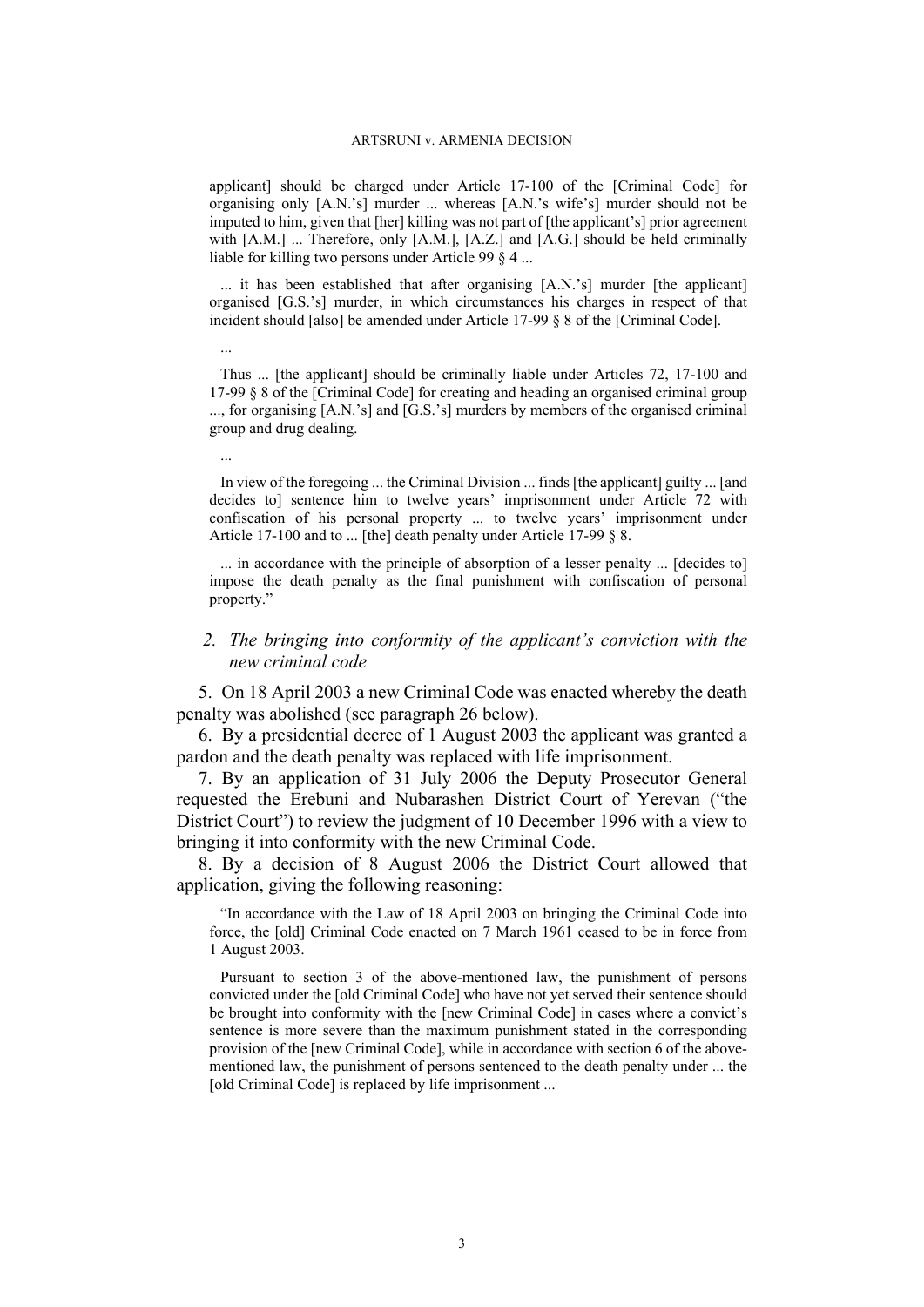... the judgment ... of 10 December 1996 in respect of [the applicant] and the offences committed by the latter should be brought into conformity with the [new Criminal Code], while the life imprisonment imposed by the [presidential decree] should remain.

[the District Court]... decides ... that the offences committed by [the applicant] correspond to Articles 222  $\S$  1, 38-104  $\S$  1 and 104  $\S$  2 (1) and (15) of the [new Criminal Codel ..."

### 9. The applicant did not immediately appeal against that decision.

# *3. The abolition of the crime of murder by a person who has previously committed murder*

<span id="page-3-3"></span>10. On 23 May 2011 the legislature introduced an amendment to the new Criminal Code whereby Article 104 § 2 (15) (murder by a person who has previously committed murder) was abolished (see paragraph [33](#page-10-0) below).

## *4. The applicant's request for review and appeal*

<span id="page-3-1"></span>11. On 14 June 2011 the applicant lodged an application with the District Court seeking a review of the Supreme Court's final judgment of 10 December 1996 (see paragraph [4](#page-1-0) above) in the light of the amendments of 23 May 2011, in particular the abolishment of Article 104 § 2 (15) of the new Criminal Code.

<span id="page-3-2"></span>12. On 22 August 2011 the applicant's lawyer lodged an appeal against the District Court's decision of 8 August 2006 (see paragraph [8](#page-2-0) above) arguing that, as a result of the trial judge's negligence, there had been a technical error in the decision in that the offence committed by the applicant had been stated as corresponding to Article 104  $\S$  2 (1) and (15) instead of Article 38-104 § 2 (15) of the new Criminal Code.

<span id="page-3-0"></span>13. By a decision of 31 August 2011 the Criminal Court of Appeal left the application of 22 August 2011 unexamined for having been lodged out of time.

14. The applicant's lawyer lodged an appeal on points of law against that decision.

15. By a decision of 25 November 2011 the applicant's lawyer was granted leave to appeal.

<span id="page-3-4"></span>16. On 22 December 2011 the Court of Cassation quashed the District Court's decision of 8 August 2006 (see paragraph [8](#page-2-0) above) and the Court of Appeal's decision of 31 August 2011 (see paragraph [13](#page-3-0) above), and remitted the case to the District Court for fresh examination.

17. On 6 March 2012 the District Court joined the applicant's request of 14 June 2011 (see paragraph [11](#page-3-1) above) and his lawyer's appeal against the decision of 8 August 2006 (see paragraph [12](#page-3-2) above) into one set of proceedings, on the grounds that both concerned a review of the judgment of the Criminal Division of the Supreme Court concerning the applicant.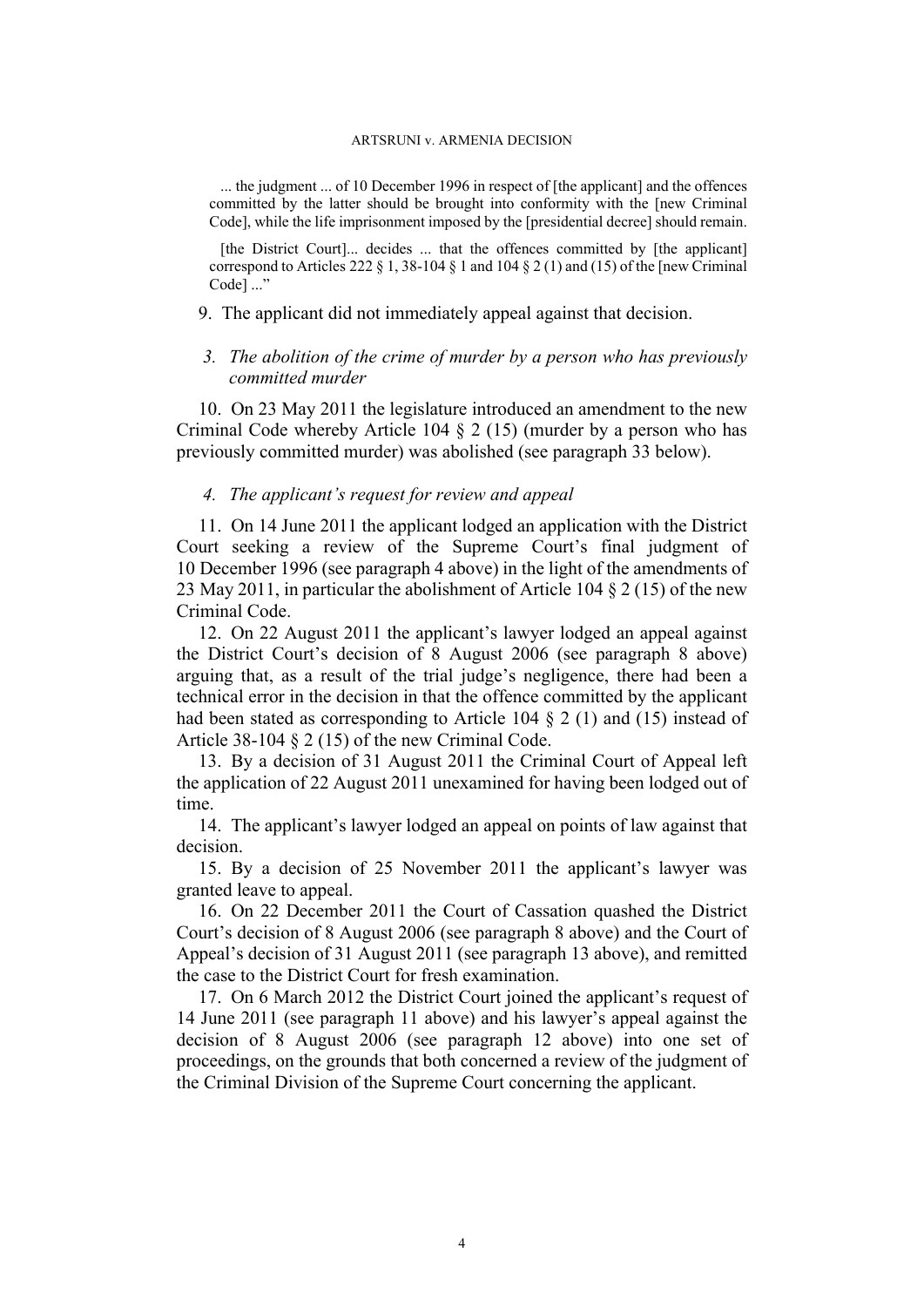### *5. The District Court's decision on the applicant's request for review and appeal*

<span id="page-4-0"></span>18. On 12 July 2012 the District Court delivered its decision, the relevant parts of which read as follows:

"... having brought [the judgment of 10 December 1996] into conformity with the Criminal Code enacted on 18 April 2003, the court finds that ... the offences committed by [the applicant] correspond to Articles 222 § 1, 38-104 § 1 and 38-104 § 2 (15) of the Criminal Code as in force on 1 August 2003.

... by the [amendment of 23 May 2011], Article 21 of the Criminal Code, which provided for the repetition of offences, lost its force ...

For this reason, Article 104 § 2 (15) of the Criminal Code (murder committed by a person who has previously committed murder) lost its force.

...

[The old Criminal Code] and the Criminal Code in force contain an identical description of the offence of organised crime ... therefore, the court finds that the offence imputed to [the applicant] under Article 72 [of the old Criminal Code] corresponds to the offence under Article 222  $\S$  1 of the Criminal Code in force ... therefore the punishment imposed by the judgment under this provision should remain unchanged.

Under [the old Criminal Code], aggravated murder was punishable ... under Article 99, while non-aggravated murder was punishable under Article 100 ...

Article 99 of [the old Criminal Code] provided for two separate elements of a crime rendering a murder aggravated: the murder of two or more persons (Article 99 § 4) and premeditated murder committed by a person who has previously committed murder ... (Article 99 § 8)

Article 104 § 2 of the [Criminal Code] used to consider the murder of two or more persons ... and murder committed by a person who has previously committed murder ... separate elements rendering a murder aggravated.

By the legislative amendment of  $[23 \text{ May } 2011]$  Article 104  $\S 2$  (15) ... lost its force.

Thus, [the old Criminal Code] and the Criminal Code as in force on [1 August 2003] and at present provided and continue to consider the (premeditated) killing of two or more persons ... aggravated murder.

... the decriminalisation of Article 104 § 2 (15) of the Criminal Code does not ... exclude the existence of the given type of aggravated murder, that is, the murder of two or more persons ...

As a result of the examination of the material of the case, having regard in particular to the purposes of the organised criminal group [led by the applicant] ... it has been established that the killing of a number of persons was envisaged ... and that the two murders in the present case, as a result of the operation of the organised criminal group and the consequences thereof, were included within the context of the creation and operation of the group.

... the court concludes that the merging of the two counts of conspiracy to commit murder imputed to the applicant by the judgment of ... 10 December 1996 into one offence, that is, conspiracy to commit the murder of two persons, corresponds to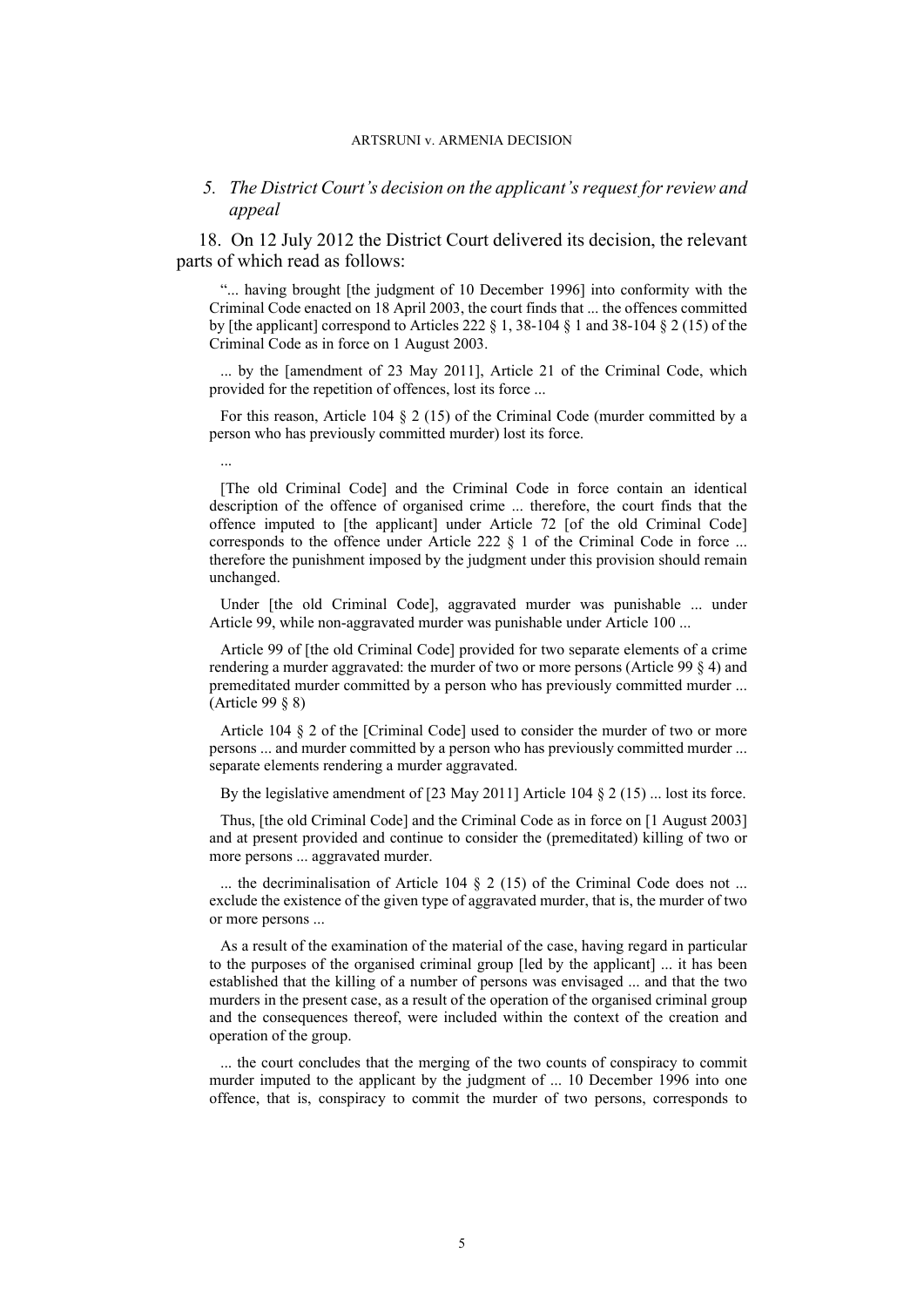Article 38-104 § 2 (1) [of the new Criminal Code]. The provision in question also provides for life imprisonment.

... the court decides to ... bring the judgment of ... 10 December 1996 into conformity with Articles 222 § 1 and 38-104 § 2 (1) of the [new Criminal Code], [and] to leave [the applicant's] sentence, that is to say life imprisonment, unchanged ..."

# *6. Proceedings before the Criminal Court of Appeal*

<span id="page-5-0"></span>19. The applicant lodged an appeal. He argued, in particular, that the District Court had not had the power to re-examine the case on the merits. Having been bound by the conclusions of the final judgment of 10 December 1996 (see paragraph [4](#page-1-0) above) as regards the legal assessment of his offences, it should have limited itself to bringing that judgment into conformity with the legislation currently in force. He further argued that the District Court, not having had the material of the case at its disposal, the majority of it having been destroyed, had carried out a legal assessment of his actions, which had already been the subject of examination in the final judgment of 1996, the corresponding sentences having been imposed. In particular, notwithstanding the fact that the Supreme Court had come to the conclusion that the murders solicited by him had been committed at different times and had not been in pursuance of a common intent or committed for the same motive, the District Court had nevertheless found that the two murders had been the result of the activity of the organised criminal group and that the consequences of that activity had been in line with the purposes of the creation and operation of the group. The District Court had merged the two separate offences, that is, one count of conspiracy to commit murder and another of conspiracy to commit aggravated murder, into one count of aggravated murder, which contradicted the Supreme Court's assessment of the offences imputed to him. Lastly, the applicant argued that, under the law in force in 1993, for different murders to fall under Article 99 § 4 (murder of two or more persons) they had to have constituted one crime committed with a common intent either at the same time or at different times. It could not be ruled out that, following the amendments of 23 May 2011 (see paragraph [10](#page-3-3) above), the practice could change to apply Article 104  $\S$  2 (1) of the new Criminal Code to multiple murders, but such a change in practice should not extend to crimes committed prior to that change – all the more so in cases where final judgments had been adopted.

<span id="page-5-1"></span>20. On 11 September 2012 the Criminal Court of Appeal upheld the District Court's decision of 12 July 2012 (see paragraph [18](#page-4-0) above). The decision stated, in particular, the following:

"The Court of Appeal notes that there are differences between the offences set out in Article 104  $\S 2$  (1) and [Article 104  $\S 2$  (15) of the new Criminal Code].

The offence set out in Article 104  $\S$  2 (1) ... is described by a common intent which has resulted in the killing of two or more persons.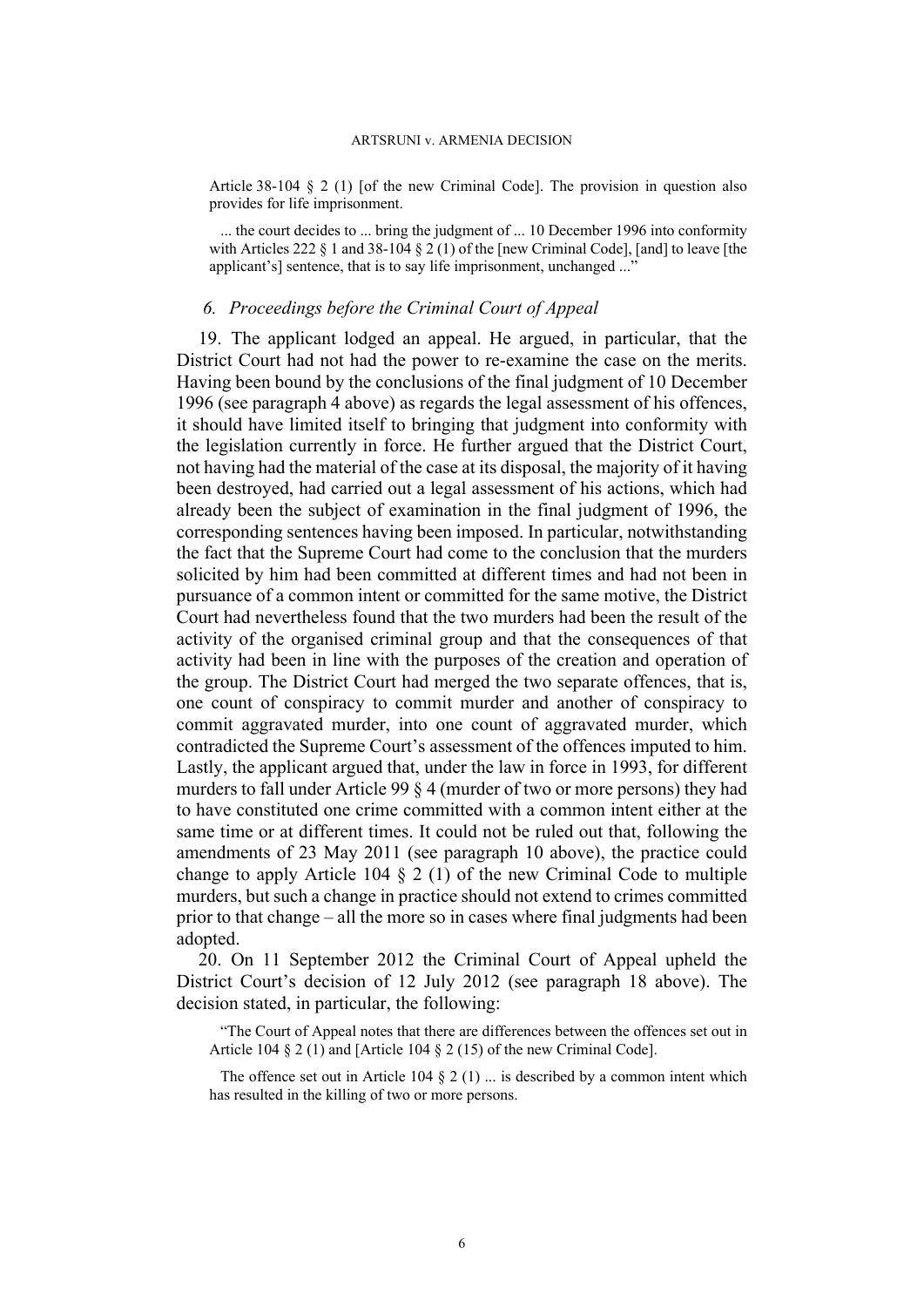The content of Article 104 § 2 (15), which has lost its force, shows that it concerns at least two ... offences committed at different times which have given rise to the consequences stipulated in that provision and that there is a link between those consequences and a common intent. Consequently, Article 104  $\S$  2 (1) has no connection with the repetition of offences.

In view of the above, the Court of Appeal finds that ... there are no grounds for allowing the appeal ..."

# *7. Proceedings before the Court of Cassation*

<span id="page-6-1"></span>21. The applicant lodged an appeal on points of law, raising similar arguments as in his appeal before the Criminal Court of Appeal (see paragraph [19](#page-5-0) above).

<span id="page-6-0"></span>22. By a decision of 27 November 2012 he was granted leave to appeal.

23. On 15 February 2013 the Court of Cassation dismissed the applicant's appeal on points of law. The relevant parts of that decision read as follows:

"... the Court of Cassation finds that in the context of the abolishment of Article 21 (repetition of offences) and Article 104  $\S 2$  (15) (murder by a person who has previously committed murder) of the ... [new] Criminal Code and amendments ... to Article 20 (multiple offences) ... as a result of the [amendments of 23 May 2011] ... there is an issue with uniform application of the law with regard to the ... offence (murder of two or more persons) set out in Article 104 § 2 (1) of the Criminal Code ...

... the Court of Cassation notes that in the context of Article 104  $\S 2$  (15) ... having lost its force, the element provided for by Article 104  $\S$  2 (1), that is, the murder of two or more persons, remains an aggravating circumstance for murder ... Having extended the notion of multiple offences (Article 20  $\S$  1 (1) ...), the legislature has not abolished the [specific] legal provisions establishing liability for offences committed in respect of two or more persons ... including ... Article 104  $\S 2(1)$ . In particular, there is multiplicity provided for by law where the legislature considers the commission of more than one offence an element affecting the classification of the given offence, making it aggravated ...

... cases of the murder of two or more persons with the same intent and the premeditated murder of two or more persons for unrelated motives (in other words, a new murder committed by a person who has previously committed murder) should be classified under Article 104  $\S 2(1)$  ... if the person has not been convicted of them ...

... the Court of Cassation notes that ... the [District Court] considered that the murder of two persons solicited by [the applicant] should be classified under the specific provision of the Criminal Code [that is, Article 104 § 2 (1)] ... and not on the basis of the rules on multiple offences provided for in Article 20  $\S$  1 (1) ...

Therefore ... the District Court's decision of 12 July 2012 and the Court of Appeal's decision ... of 11 September 2012 are well-founded ...

... it is evident that, under the criminal law in force at the time when [the applicant] offended, the crimes of the murder of two or more persons and murder by a person who has previously committed premeditated murder ... were set out in Articles 99 § 4 and 8 of the [old Criminal Code] respectively ... Therefore, by the judgment of the Criminal Division of the Supreme Court [the applicant] was found guilty under Articles 72, 17-100 and Article 17-99 § 8 for soliciting the murder of two persons ...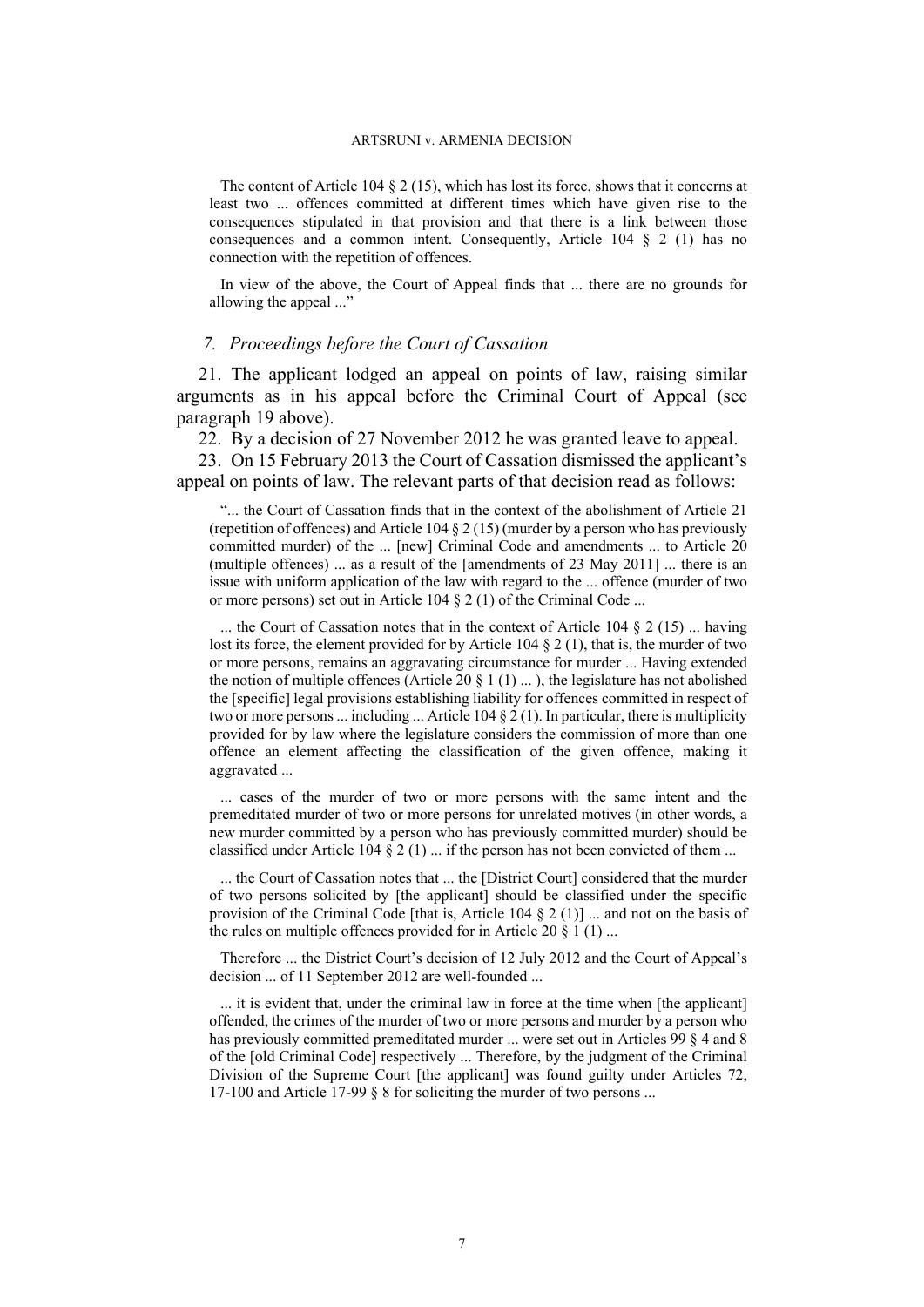... the offences imputed to [the applicant] have been brought into conformity with the provisions of the [new] Criminal Code in relation to the same factual circumstances ... and ... as a result his situation has not worsened. In other words, [the applicant] has not been convicted twice of the same offence, but the offences imputed to him by a final judgment have been brought into conformity with the [relevant] provisions of the [new] Criminal Code ...

... the Court of Cassation notes that, as a result of the abolishment of Article 104 § 2-(15) by the [amendment of 23 May 2011], the murder of two or more persons as a type of aggravated murder has not been decriminalised and thus [the applicant's] situation with regard to the classification of the offence has not improved.

In view of the foregoing ... there has been no violation of [the principle of retroactivity of the more lenient criminal law] set out in Article 13 of the |new] Criminal Code ... in [the applicant's] case ..."

### **B. Relevant domestic law**

- *1. The old Criminal Code (in force from 7 March 1961 until 1 August 2003)*
- <span id="page-7-0"></span>24. The relevant provisions of the old Criminal Code read as follows:

### **Article 17: Conspiracy**

"Conspiracy is the deliberate joint participation of two or more persons in the commission of an offence.

...

The organiser is the person who has solicited or directed the commission of an offence.

..."

#### **Article 72: Organised crime**

"Creating armed criminal groups for the purpose of attacking State and non-governmental enterprises, organisations, bodies or individuals and participating in such groups and in attacks carried out by them is punishable by imprisonment of three to fifteen years with confiscation of property and exile or [by] the death penalty with confiscation of property."

### **Article 99: Premeditated aggravated murder**

"Premeditated murder

...

4. of two or more persons;

...

8. by a particularly dangerous reoffender or a person who has previously committed premeditated murder (with the exception of excessive self-defence ... );

... is punishable by imprisonment of eight to fifteen years or the death penalty."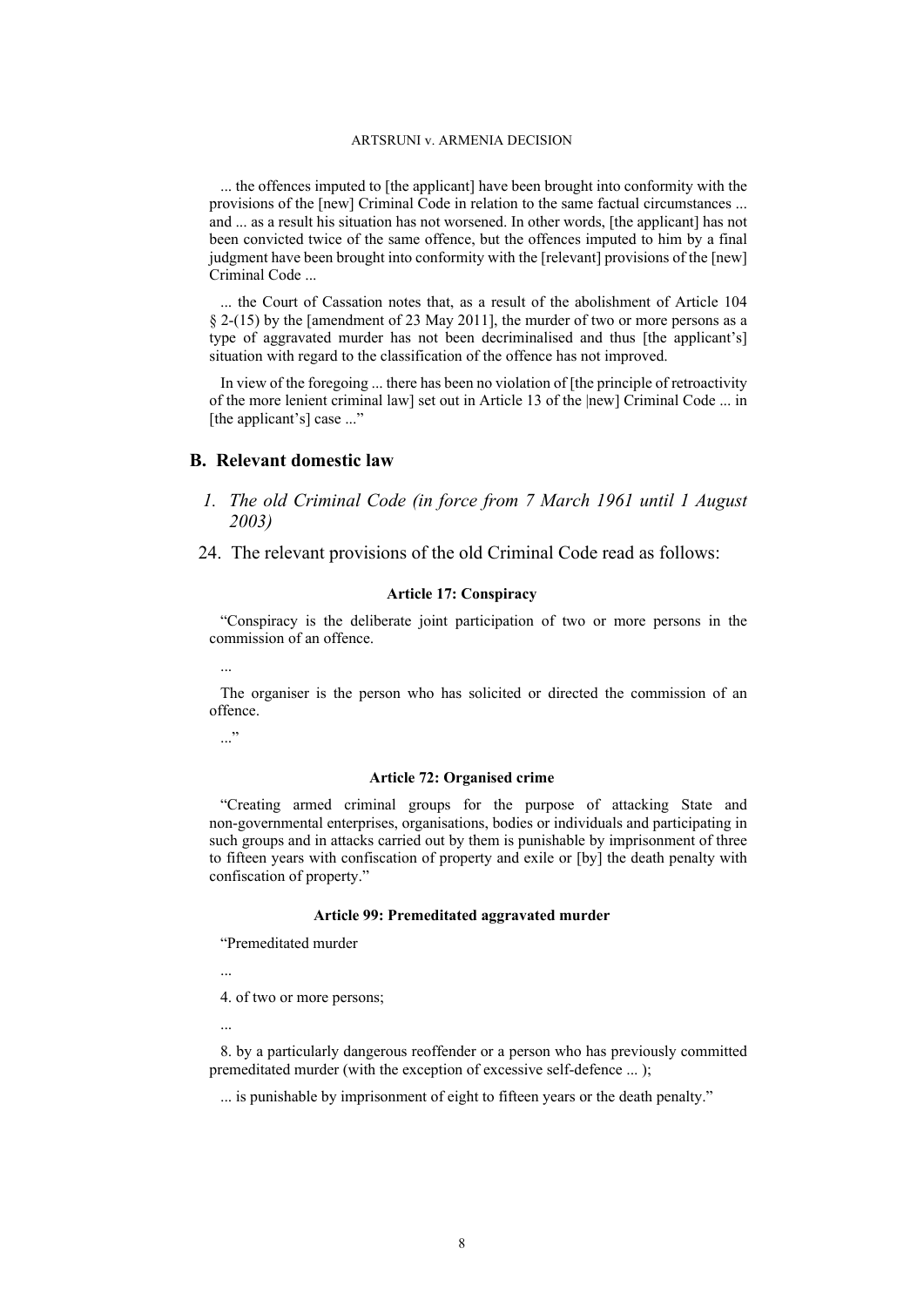#### **Article 100: Premeditated murder**

"Premeditated murder committed without the aggravating circumstances stipulated in Article 99 of this Code is punishable by imprisonment of five to twelve years."

25. The old Criminal Code did not contain any definition of "recidivism". Article 23.1 stated that a person could be recognised as a "particularly dangerous reoffender" under Article 99 § 8 by a court judgment and set out a number of conditions, including a list of offences for which the person had to have been sentenced to imprisonment in the past.

### *2. The New Criminal Code (in force from 1 August 2003)*

<span id="page-8-0"></span>26. The relevant provisions of the new Criminal Code, as in force prior to the amendments of 23 May 2011 (see paragraphs [10](#page-3-3) above and [27-](#page-9-0)[33](#page-10-0) below), read as follows:

### **Article 13: Retroactive effect of criminal law**

"1. A law eliminating the criminality of an act, mitigating the punishment or improving the status of the offender in any way shall have retroactive effect, that is, it shall apply to the persons who committed the act in question before that law has taken effect, including persons who are serving their punishment, or who have served their punishment but still have a criminal record.

2. A law establishing the criminality of an act, making the punishment more severe or otherwise worsening the status of the offender shall have no retroactive effect.

3. A law partially mitigating the punishment and, at the same time, partially making the punishment more severe shall have retroactive effect only in so far as it mitigates the punishment."

#### **Article 20: Multiplicity of offences**

"1. Multiplicity of offences is:

(1) the commission of two or more offences under different provisions or different parts of the same provision of this Code, none of which the person has been convicted for;

...

2. In cases of multiple offences, a person shall be liable for each offence in accordance with the relevant provision of this Code or part thereof."

### **Article 21: Repetition of offences**

"1. Repetition of offences is the commission of two or more offences under the same provision of this Code or part thereof.

..."

### **Article 22: Recidivism**

"1. Recidivism is the commission of an offence by a person who has a previous conviction for a premeditated offence.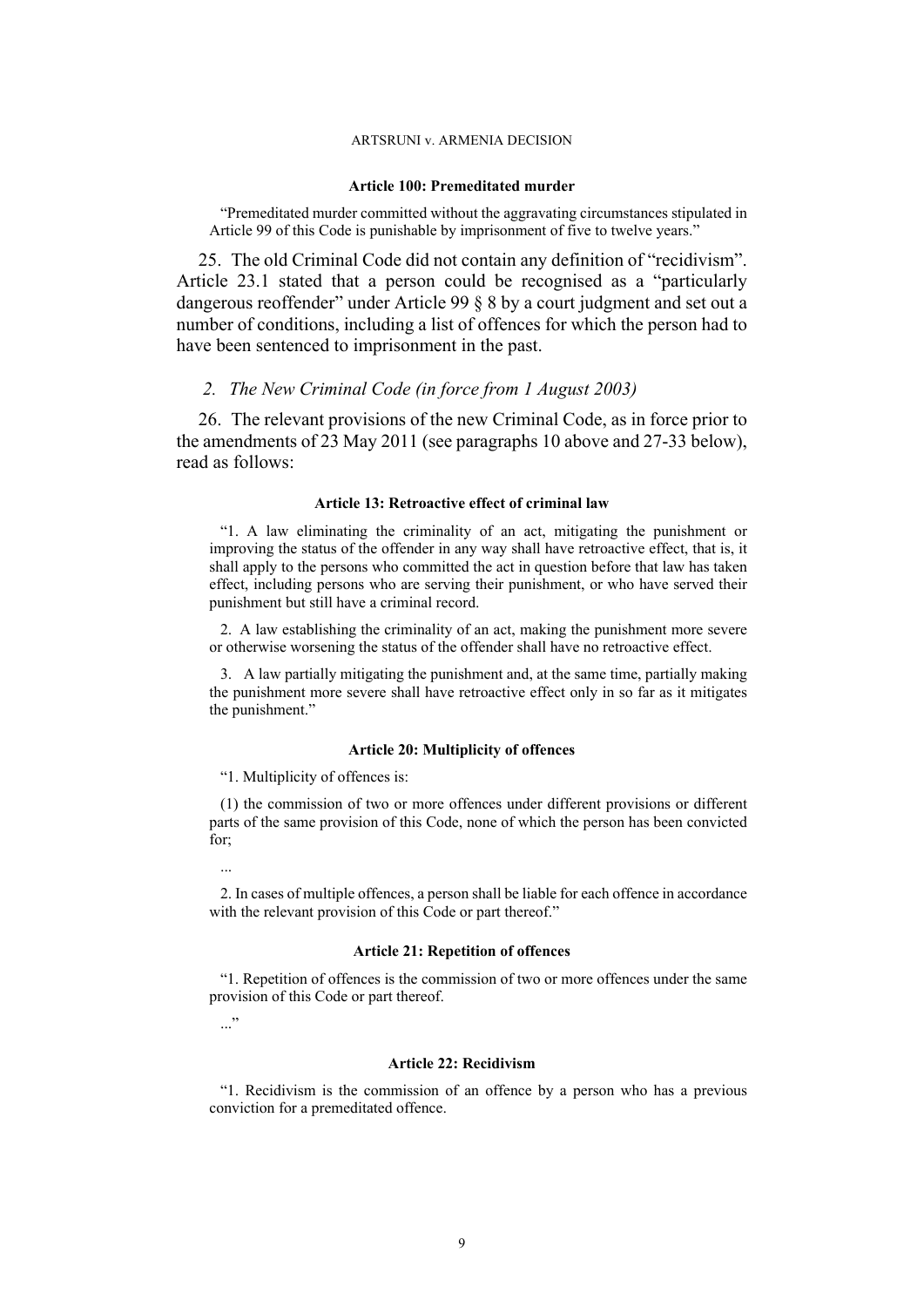$\cdots$ 

"...

### **Article 38: Types of accomplices**

3. An organiser is a person who has organised and led the commission of a crime, as well as [a person] who has created an organised criminal group or criminal conspiracy or led them  $\dddot{m}$ 

#### **Article 59: Imprisonment for a certain period of time**

 $\ddot{\cdot}$ 

4. When imposing a penalty for multiple offences by fully or partially adding up the terms of imprisonment, the maximum term of imprisonment may not exceed fifteen years, and in cases of multiple convictions, twenty years."

### **Article 66: Imposing a sentence in cases of multiple offences**

"1. In cases of multiple offences the court, by imposing a separate penalty (principal or additional) for each offence, shall set the final penalty by absorbing the more lenient penalty or fully or partially adding up the imposed penalties.

...

4. If multiple offences include serious or particularly serious offences, the final penalty shall be imposed by fully or partially adding up the penalties. In addition, the final term of imprisonment may not exceed fifteen years. If the court imposes life imprisonment for one of the multiple offences, the final principal penalty shall be determined through absorption ..."

### **Article 104: Murder**

"1. Murder, that is, the premeditated killing of another, is punishable by imprisonment of six to twelve years.

2. Murder

(1) of two or more persons;

...

(15) by a person who has previously committed murder ... is punishable by imprisonment of eight to fifteen years or life imprisonment."

### **Article 222: Organised crime**

"1. Creating, leading an organised armed group for the purpose of attacking individuals and organisations or participating in attacks carried out by the group is punishable by imprisonment of ten to fifteen years with or without confiscation of property."

### *3. Amendments introduced in 2011*

<span id="page-9-0"></span>27. The Law of 23 May 2011 on making amendments and supplements to the Criminal Code brought about the following legislative changes.

<span id="page-9-1"></span>28. Article 20 § 1 (1) was redrafted to state the following: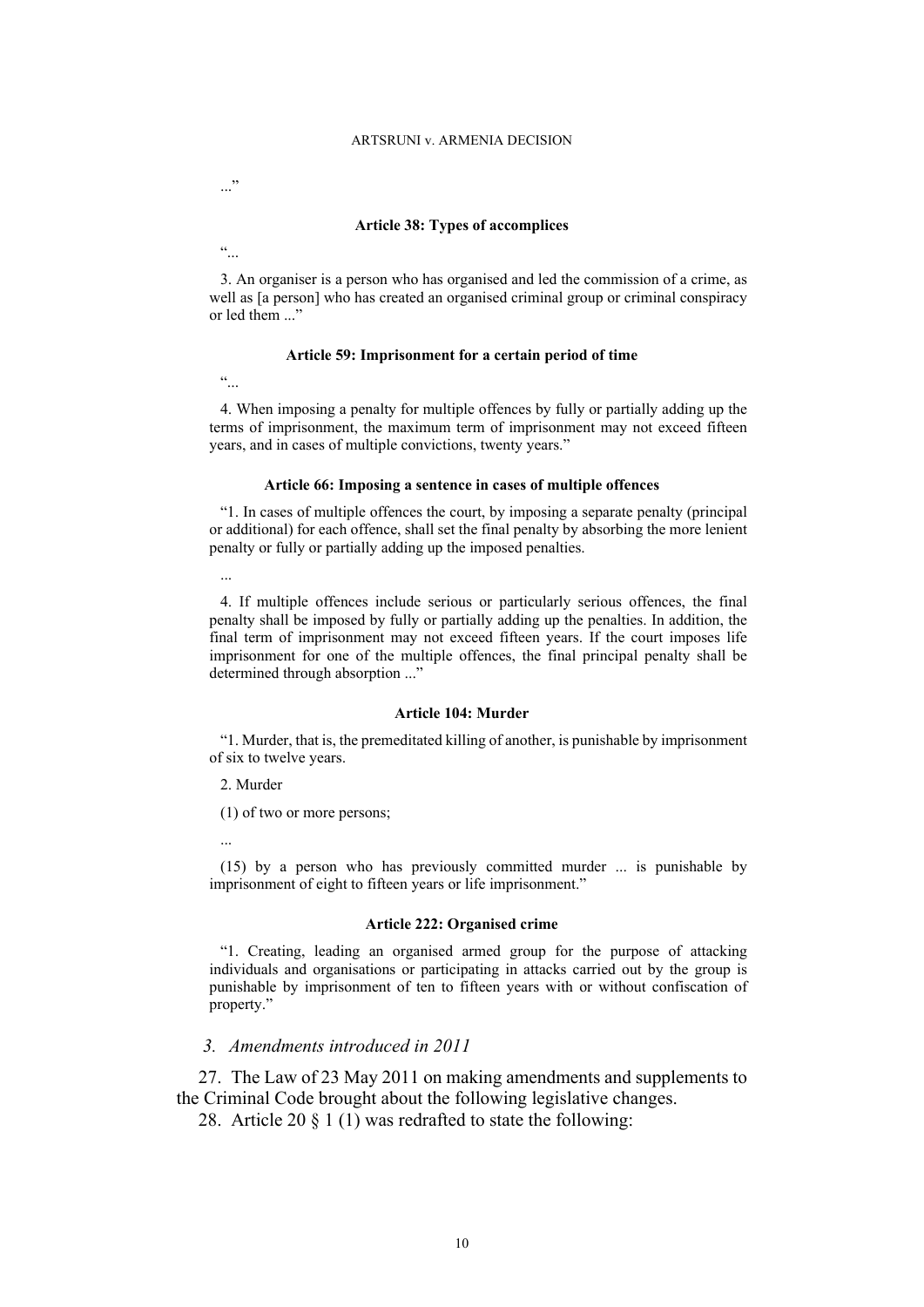"1. Multiplicity of offences is:

1) the commission of two or more offences under this Code (different provisions or the same provision or the same or different parts or paragraphs of the same provision), none of which the person has been convicted for;"

#### <span id="page-10-1"></span>29. Article 21 was abolished.

<span id="page-10-2"></span>30. Article 59 § 4 was amended to state the following:

"4. When imposing a penalty for multiple offences by fully or partially adding up the terms of imprisonment, the maximum term of imprisonment may not exceed twenty-five years, and in cases of multiple convictions, thirty years."

<span id="page-10-3"></span>31. Article 66 §§ 1 and 4 were amended to read as follows:

"1. In cases of multiple offences the court, by imposing a separate penalty (principal or additional) for each offence, shall set the final penalty by fully or partially adding up the imposed penalties.

4. If multiple offences include serious or particularly serious offences, the final penalty shall be imposed by fully or partially adding up the penalties. In addition, the final term of imprisonment may not exceed twenty-five years. If the court imposes life imprisonment for one of the multiple offences, the final principal penalty shall be determined through absorption ..."

32. The new Criminal Code was supplemented by Article 67.1, which sets out the sentencing rules in cases of recidivism (as defined in Article 22). The relevant part reads as follows:

"1. When imposing a penalty in cases of recidivism, dangerous and particularly dangerous recidivism [the court] shall take into account the number of offences committed, their nature and gravity, the reasons why the previous penalty has not been sufficient for rehabilitating the offender, as well as the nature, gravity and consequences of the new offence.

 $\cdot$ ..."

...

<span id="page-10-0"></span>33. Article 104 § 2 (15) was abolished. The penalty for murder (Article 104 § 1) was changed to eight to fifteen years' imprisonment and the penalty for aggravated murder (Article 104 § 2) became twelve to twenty years or life imprisonment.

## COMPLAINTS

34. The applicant complained, under Article 7 of the Convention, that the reclassification of the two counts of murder of which he had been convicted by the final judgment of 10 December 1996 to the murder of two or more persons, in the proceedings concerning the review of his sentence imposed by that judgment, had been contrary to the law and legal practice that had existed at the time he had committed the relevant offences. As a result, he had been unable to benefit from the more lenient law following the amendments to the Criminal Code of 23 May 2011.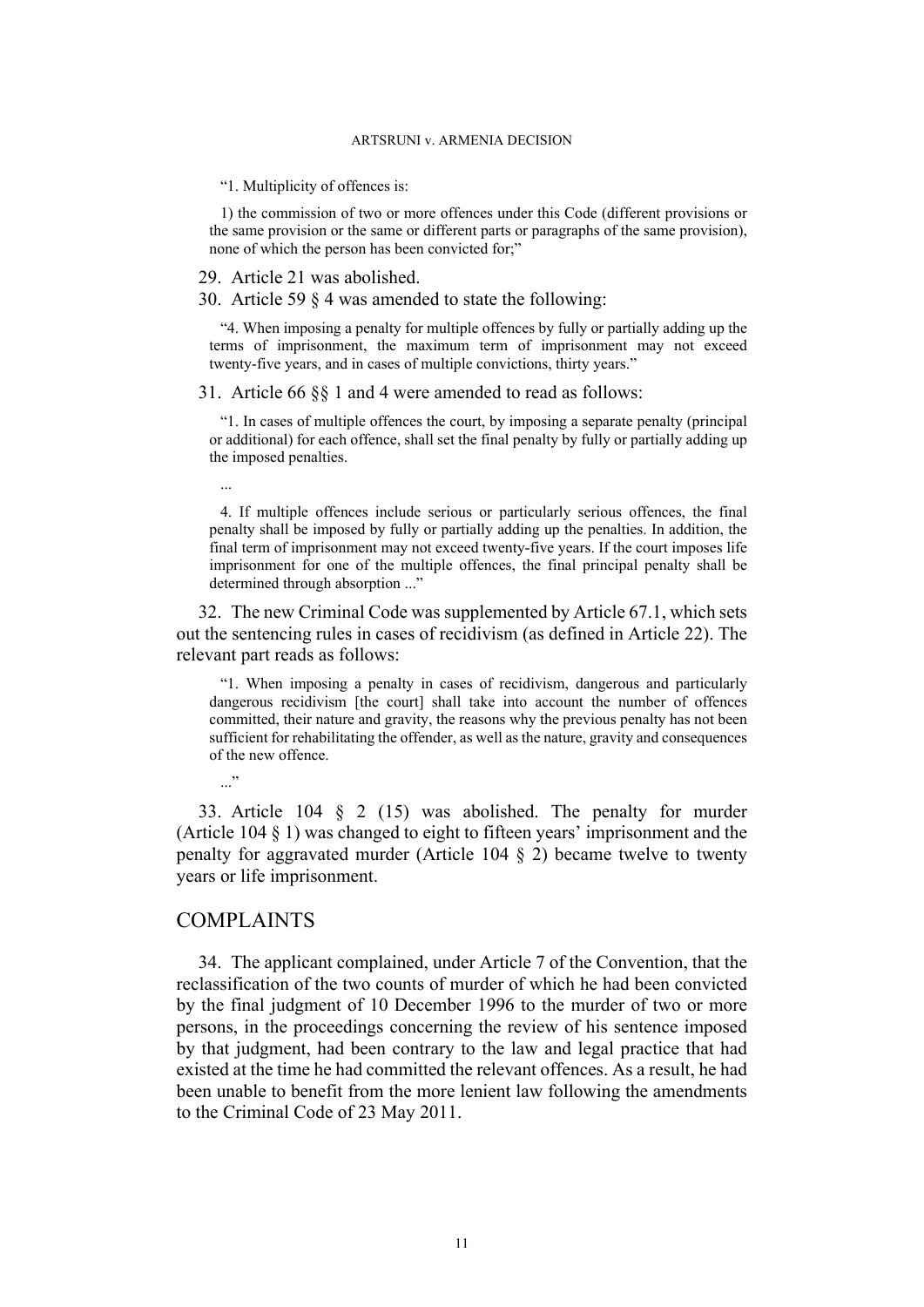35. The applicant also complained, under Article 4 of Protocol No. 7 to the Convention, that he had been convicted of the same offences twice, since within the framework of the sentence review proceedings the courts had made a new legal assessment of the offences of which he had already been convicted by the final judgment of 10 December 1996.

# THE LAW

36. The applicant alleged that what he considered to have been an unforeseeable legal reassessment of the offences of which he had already been convicted by the Supreme Court's final judgment of 10 December 1996 (see paragraph [4](#page-1-0) above), in the proceedings concerning the review of his sentence imposed by that judgment, had deprived him of the possibility to benefit from a legislative change favourable to him, in breach of the requirements of Article 7 of the Convention. He further alleged that the legal reassessment of the offences of which he had already been convicted by the same judgment had resulted in his being convicted twice for the same offences, contrary to the requirements of Article 4 of Protocol No. 7 to the Convention.

37. Being the master of the characterisation to be given in law to the facts of the case (see *Radomilja and Others v. Croatia* [GC], nos. 37685/10 and 22768/12, §§ 114, 124 and 126, 20 March 2018), the Court finds it appropriate to examine the applicant's complaints solely under Article 7 of the Convention, which reads as follows in its relevant parts:

"1. No one shall be held guilty of any criminal offence on account of any act or omission which did not constitute a criminal offence under national or international law at the time when it was committed. Nor shall a heavier penalty be imposed than the one that was applicable at the time the criminal offence was committed.

 $\cdot$ ..."

# **A. The parties' submissions**

### *1. The Government*

38. The Government submitted that Article 99 § 4 of the old Criminal Code (see paragraph [24](#page-7-0) above) had included the premeditated murder of two or more persons as a type of aggravated murder when the applicant had committed the offences in question. Therefore, it had been foreseeable for the applicant that soliciting two murders could be classified as aggravated murder.

39. They further submitted that the proceedings concerning the review of the applicant's sentence had not resulted in a reassessment of the facts of his case. Those proceedings had merely brought the judgment of 10 December 1996 (see paragraph [4](#page-1-0) above) into conformity with the new Criminal Code, as amended in 2011.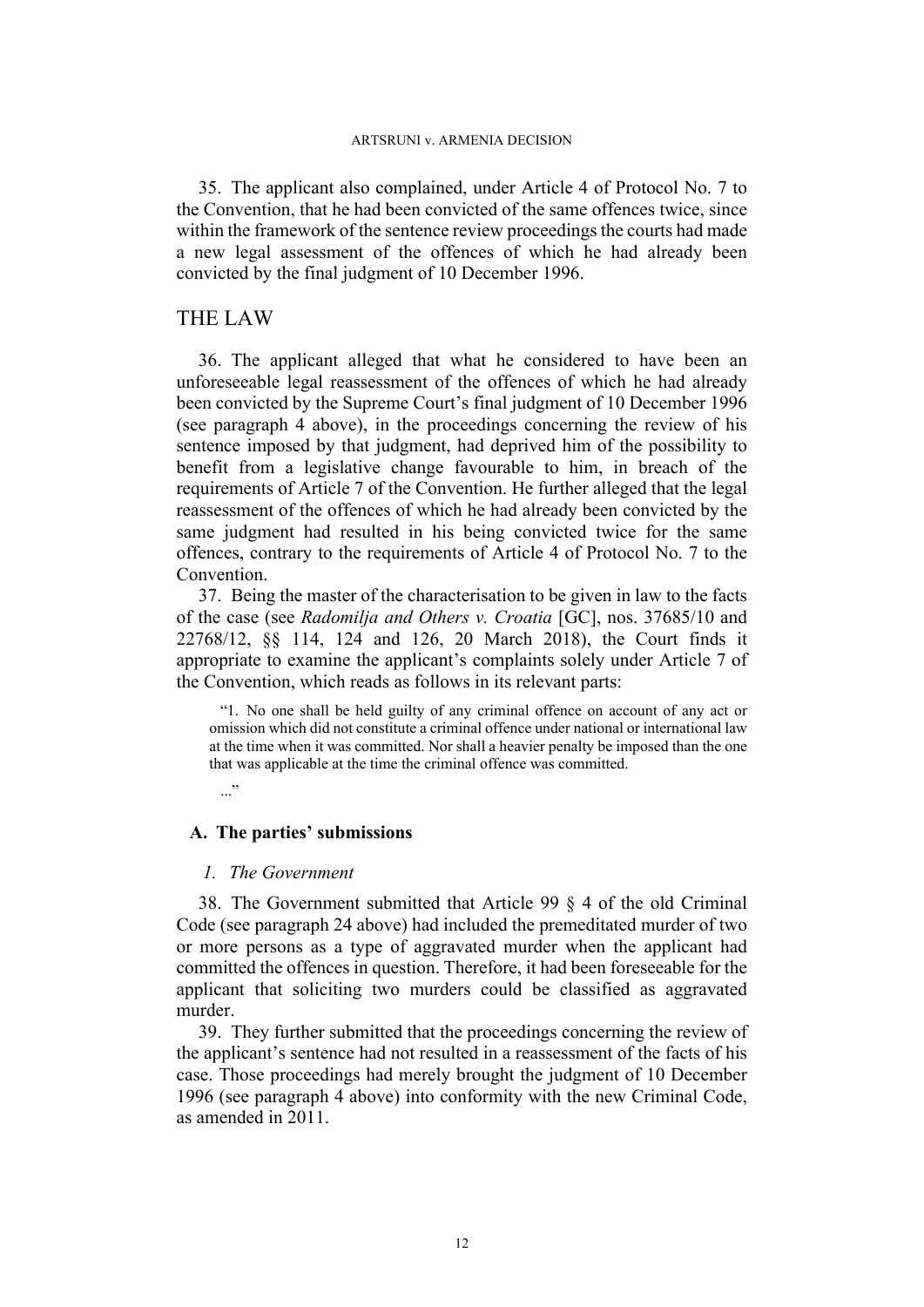40. Relying on the decision of the Court of Cassation of 15 February 2013 (see paragraph [23](#page-6-0) above), the Government argued that the legislative amendments introduced in 2011 had not decriminalised any of the offences of which the applicant had been convicted by the judgment of 10 December 1996. When the notion of repetition of offences (subsequently Article 104 § 2 (15)) had been abolished (see paragraphs [29](#page-10-1) and [33](#page-10-0) above), the domestic courts had extended the boundaries of Article 104 § 2 (1). That is, prior to the 2011 amendments, the premeditated murder of two or more persons with a common intent would have been classified under Article 104 § 2 (1), whereas in cases where the perpetrator had had separate intentions, the murder of two or more persons would be classified as aggravated murder under Article 104 § 2 (15). There was nothing to suggest that the factual aspect of killing more than one person had no longer been considered aggravated murder after the legislative amendments of 2011.

41. The Government further submitted that the gravity of the offences committed by the applicant had been so manifest that the domestic courts' findings within the framework of the sentence review proceedings – that he would remain liable for aggravated murder, irrespective of the technical amendments of the law – could not be said to be at variance with the object and purpose of Article 7 of the Convention.

42. In the Government's submission, the fact that the applicant had not been convicted under Article 99 § 4 of the old Criminal Code did not conclusively indicate that his actions had not objectively constituted an offence under that provision at the time they had been committed. If the old Criminal Code had not included Article 99 § 8, the murders solicited by the applicant would have been classified, *inter alia*, under Article 99 § 4, which was equivalent to Article 104 § 2 (1) of the new Criminal Code.

43. Lastly, the Government argued that no issue concerning the principle of retroactivity of the more lenient criminal law arose in the present case, considering that no offence of which the applicant had been convicted had been fully or partially decriminalised as a result of the legislative amendments of 2011; nor had those amendments otherwise prescribed a more favourable situation for the applicant. The abolition of the notion of repetition of offences had only changed the approach as regards the legal assessment of repeat offences.

# *2. The applicant*

44. The applicant argued that the reclassification of the two different counts of conspiracy to commit murder on which he had been convicted by the final judgment of 10 December 1996, in the proceedings concerning the review of his sentence imposed by that judgment, had been contrary to the law and legal practice that had existed at the time he had committed the relevant offences. As a result, he had been unable to obtain a review of his sentence in the light of the new sentencing rules introduced in 2011.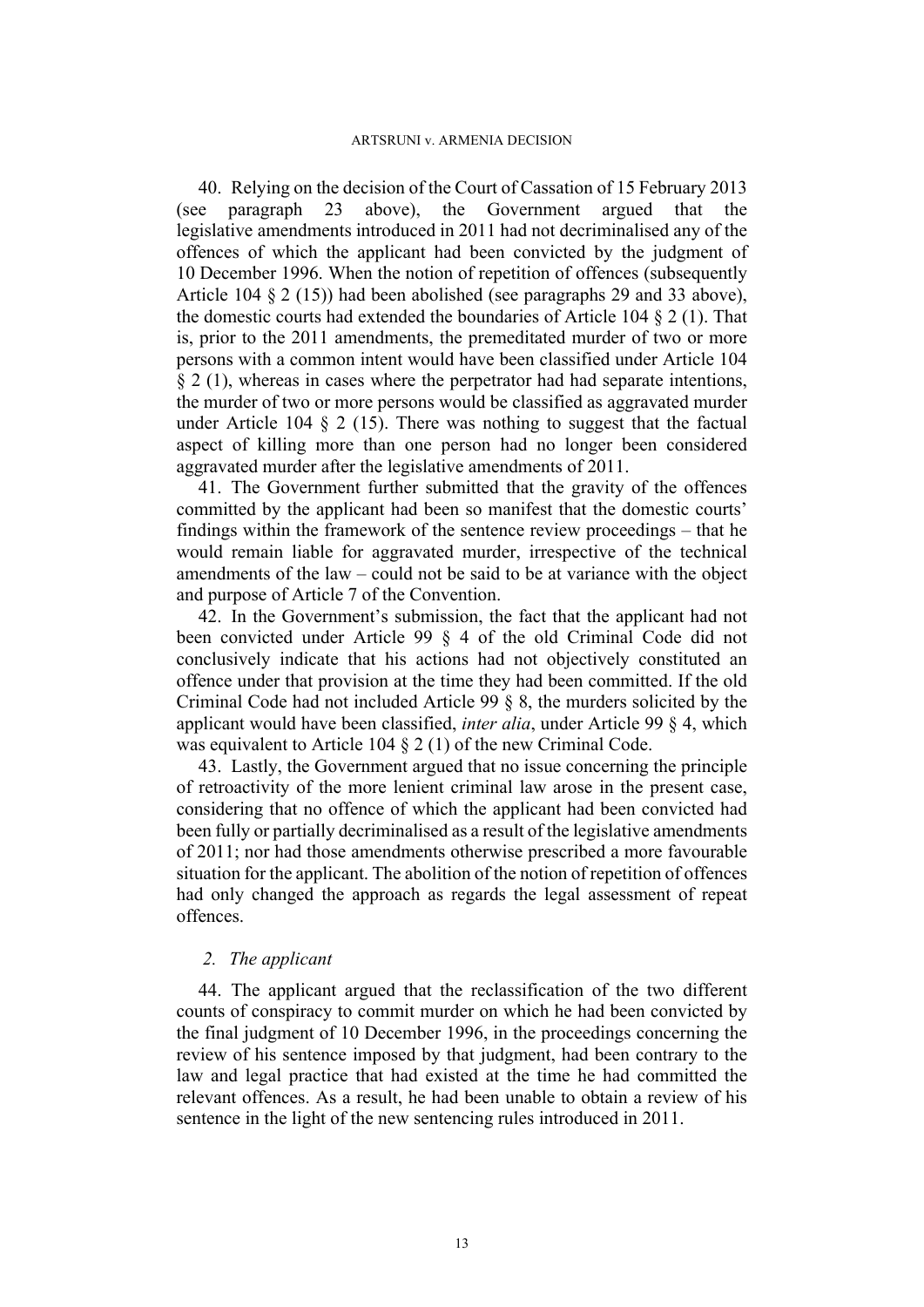45. In particular, by the final judgment of 10 December 1996 he had been found guilty of conspiracy to commit the murders of A.N. and G.S. which, as the Supreme Court had concluded, had not been in pursuance of a common intent (see paragraph [4](#page-1-0) above). Hence, in accordance with the law and legal practice that had existed at the material time, the Supreme Court had found him guilty of conspiracy to commit the non-aggravated murder of A.N. (Article 17-100 of the old Criminal Code) and conspiracy to commit the aggravated murder of G.S. (Article 17-99  $\S$  8 of the old Criminal Code, that is, murder committed by a person who has previously committed premeditated murder) (see paragraph [24](#page-7-0) above). The applicant argued that he could not have foreseen that A.N. and G.S.'s murders would be classified as conspiracy to commit the murder "of two persons" under Article 38-104 § 2 (1) of the new Criminal Code (see paragraphs [26](#page-8-0) and [33](#page-10-0) above). Even though the offence of the murder of two or more persons had existed at the time he had been convicted (Article 99 § 4 of the old Criminal Code), the Supreme Court had not convicted him under that provision.

46. The applicant further argued that, as Article 104 § 2 (15) of the new Criminal Code (that is, the aggravating factor of the commission of murder by a person who has previously committed premeditated murder) had been abolished by the amendments to the Criminal Code of 23 May 2011 (see paragraph [33](#page-10-0) above), G.S.'s killing should have been classified as non-aggravated murder and his sentence should have been reviewed accordingly with the application of the new sentencing rules in cases of multiple offences (see paragraphs [30](#page-10-2) and [31](#page-10-3) above). However, because of the domestic courts' unforeseeable reclassification of the two counts of conspiracy to commit murder under Article 38-104 § 2 (1) of the new Criminal Code, he had been deprived of the opportunity to benefit from retrospective application of the more lenient criminal law.

### **B. The Court's assessment**

47. The relevant principles emerging from the Court's case-law under Article 7 of the Convention are summarised in *Advisory opinion concerning the use of the "blanket reference" or "legislation by reference" technique in the definition of an offence and the standards of comparison between the criminal law in force at the time of the commission of the offence and the amended criminal law* ([GC], request no. P16-2019-001, Armenian Constitutional Court, §§ 60-62, 29 May 2020), as well as in *Del Río Prada v. Spain* ([GC], no. 42750/09, §§ 77-93, ECHR 2013) and *Rohlena v. the Czech Republic* ([GC], no. 59552/08, §§ 50-53, ECHR 2015).

<span id="page-13-0"></span>48. The Court reiterates that Article 7 § 1 of the Convention guarantees not only the principle of non-retrospectiveness of more stringent criminal laws but also, and implicitly, the principle of retrospectiveness of the more lenient criminal law. That principle is embodied in the rule that where there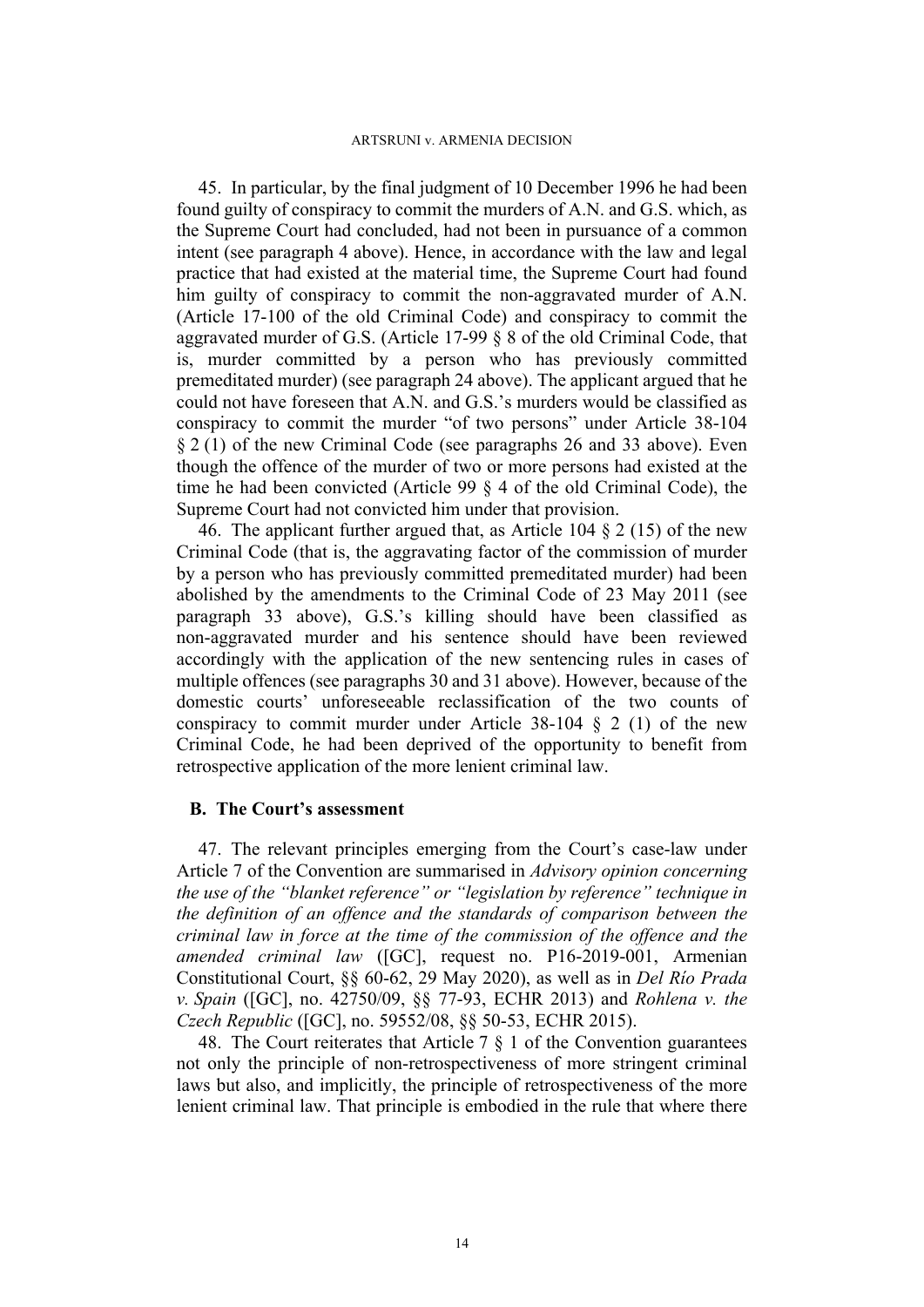are differences between the criminal law in force at the time of the commission of the offence and subsequent criminal laws enacted before a final judgment is rendered, the courts must apply the law whose provisions are most favourable to the defendant (see *Scoppola v. Italy (no. 2)* [GC], no. 10249/03, § 109, 17 September 2009). While this principle is not explicitly stated in Article 7 of the Convention, it was first established in the case of *Scoppola* (cited above, §§ 106-09) and subsequently applied in *Gouarré Patte v. Andorra* (no. [33427/10](https://hudoc.echr.coe.int/eng#%7B%22appno%22:%5B%2233427/10%22%5D%7D), §§ 28-36, 12 January 2016) and *Koprivnikar v. Slovenia* (no. [67503/13,](https://hudoc.echr.coe.int/eng#%7B%22appno%22:%5B%2267503/13%22%5D%7D) § 59, 24 January 2017) in the context of legislative changes concerning applicable penalties and sentencing. Furthermore, the Court has found that the principle of retrospective application of the more lenient criminal law also applied in the context of an amendment relating to the definition of the offence (see *Parmak and Bakır v. Turkey*, nos. 22429/07 and 25195/07, § 64, 3 December 2019; *Advisory opinion concerning the use of the "blanket reference" or "legislation by reference" technique in the definition of an offence and the standards of comparison between the criminal law in force at the time of the commission of the offence and the amended criminal law*, cited above, § 82).

49. Although the issue of the applicability of Article 7 to the facts of the present case was not addressed by the parties in their observations, the Court reiterates that the compatibility *ratione materiae* is an issue which it must examine on its own motion (see *Blečić v. Croatia* [GC], no. 59532/00, § 67, ECHR 2006-III, and *Demir and Baykara v. Turkey* [GC], no. 34503/97, § 58, ECHR 2008).

50. The Court observes that by the final judgment of the Supreme Court of 10 December 1996 the applicant was convicted of organised crime, including drug dealing, conspiracy to commit murder and conspiracy to commit aggravated murder (committed by a person who had previously committed murder) under Articles 72, 17-100 and 17-99 § 8 of the old Criminal Code respectively (see paragraphs [4](#page-1-0) and [24](#page-7-0) above) and sentenced to the maximum applicable penalty under the latter provision, the death penalty. Following the enactment of the new Criminal Code in 2003, the applicant's death penalty was replaced by life imprisonment (see paragraphs [5](#page-2-1) and [6](#page-2-2) above).

51. The Court further observes that the new Criminal Code contained identical provisions in relation to the offences the applicant had been convicted of by the Supreme Court (see paragraph [26](#page-8-0) above). In particular, the offences under Articles 72 (organised crime), 100 (premeditated murder) and 99 § 8 (premeditated murder committed by a person who has previously committed murder) of the old Criminal Code (see paragraph [24](#page-7-0) above) corresponded to Articles 222, 104 § 1 and 104 § 2 (15) of the new Criminal Code respectively (see paragraph [26](#page-8-0) above). Although in its decision of 8 August 2006 the District Court stated that the offences of which the applicant had been convicted corresponded to Articles 222 § 1, 38-104 § 1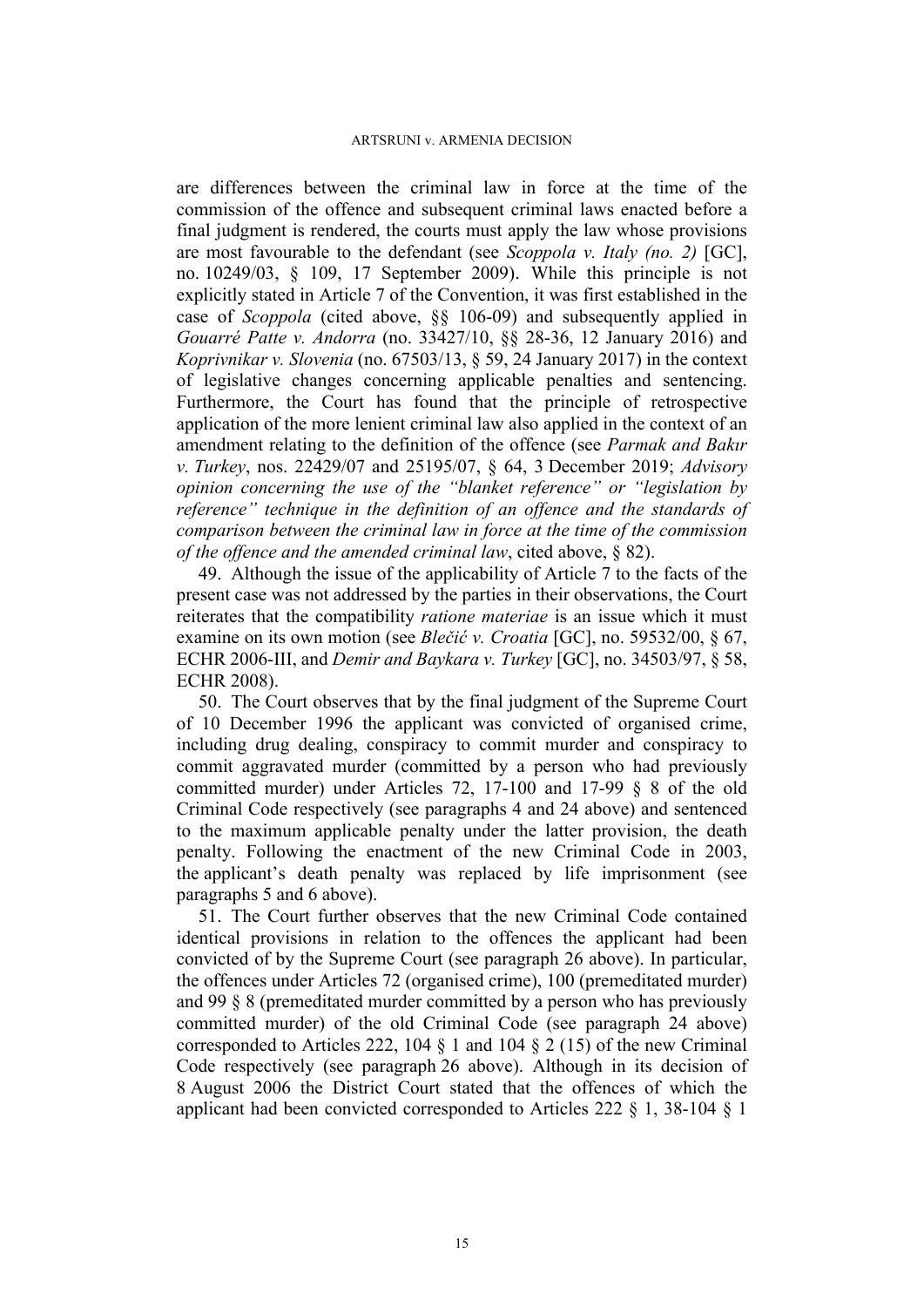(murder of two or more persons) and  $104 \tbinom{2}{1}$  and  $(15)$  of the new Criminal Code (see paragraph [8](#page-2-0) above), that decision was quashed by the Court of Cassation following an appeal by the applicant (see paragraphs [12](#page-3-2) and [16](#page-3-4)  above). Subsequently, in its decision of 12 July 2012 (see paragraph [18](#page-4-0)  above) the District Court confirmed that the offences of which the applicant had been convicted by the final judgment of 10 December 1996 corresponded to Articles 222, 38-104 § 1 and 38-104 § 2 (15) of the new Criminal Code, these being the provisions which punished the offences of organised crime, murder and murder by a person who has previously committed murder.

52. As a result of the amendments to the new Criminal Code introduced on 23 May 2011, the offence of "murder committed by a person who has previously committed murder" under Article 104 § 2 (15) (identical to Article 99 § 8 of the old Criminal Code) was removed from the list of aggravated murders set out in Article 104 § 2 (see paragraph [27](#page-9-0) and [33](#page-10-0)  above).

53. Following those legislative amendments, the applicant sought a review of his life sentence (see paragraph [11](#page-3-1) above). When examining the applicant's request in that regard, the domestic courts were called upon to bring into conformity, that is, decide on the legal classification under the amended new Criminal Code of the offences of which he had been convicted by the Supreme Court's judgment of 10 December 1996 (see paragraph [4](#page-1-0)  above) – particularly as regards the offence of murder committed by a person who has previously committed murder, which no longer existed as a type of aggravated murder (see paragraph [33](#page-10-0) above). The applicant argued, in particular, that his conviction for conspiracy to commit the aggravated murder of G.S. under Article 99 § 8 of the old Criminal Code should be classified as non-aggravated murder given that the corresponding Article 104 § 2 (15) of the new Criminal Code had been abolished as a result of the legislative amendments of 23 May 2011 (see paragraphs [19](#page-5-0) and [33](#page-10-0) above). On 15 February 2013 the Court of Cassation, in a final decision, upheld the District Court's decision to maintain the applicant's life sentence, finding that the legislative amendments at issue had not brought about a more favourable situation for him in terms of the legal classification under the new Criminal Code of the offences of which he had been convicted by the Supreme Court's judgment of 10 December 1996 (see paragraphs [18](#page-4-0) and [23](#page-6-0) above).

54. In this connection, a question arises as to whether Article 7 of the Convention applies to the proceedings whereby the applicant sought a review of his sentence following the legislative changes of 2011, which resulted in the abolishment of the aggravating circumstance of one of the offences of which he had been convicted by a final judgment rendered in 1996.

<span id="page-15-0"></span>55. In this context, the Court refers to its settled case-law that the principle of retroactivity of the more lenient criminal law is embodied in the rule that where there are differences between the criminal law in force at the time of the commission of the offence and subsequent criminal laws enacted before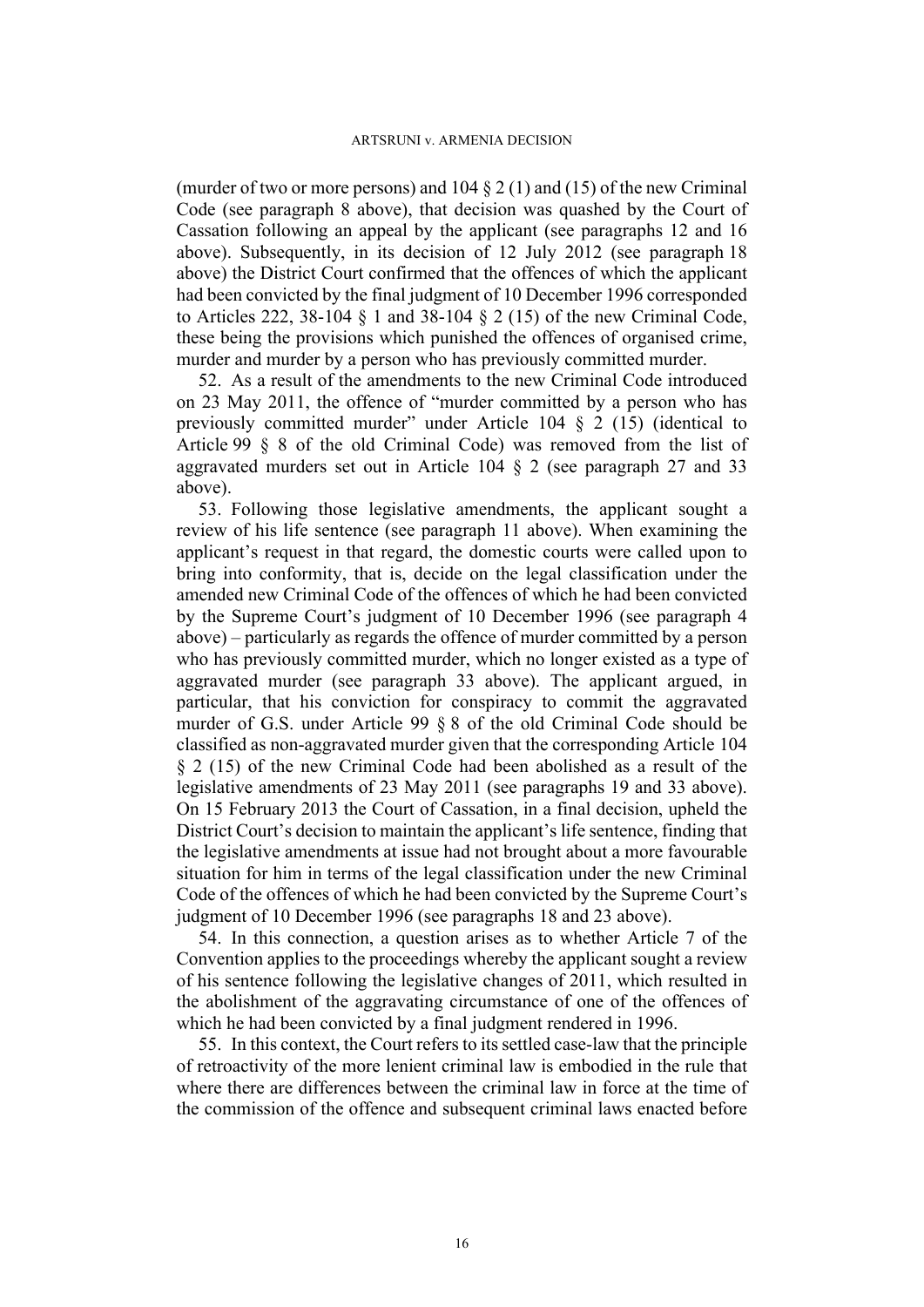a final judgment is rendered, the courts must apply the law whose provisions are most favourable to the defendant (see *Scoppola*, cited above, § 109). Hence, the applicant's argument that he should be granted the benefit of a more favourable law enacted around fifteen years after his conviction became final is not supported by the Court's case-law.

56. That said, the Court notes that in its judgment in the case of *Gouarré Patte* it extended the guarantees of Article 7 concerning the retrospectiveness of the more lenient criminal law to the possibility of a retrospective review of the final sentence if domestic law provided for such a possibility (see *Gouarré Patte*, cited above, §§ 33-36; see also *Koprivnikar*, cited above, § 49). In that case, however, the Court applied the principle of retroactivity of the lighter penalty to a finally convicted person inasmuch as domestic law expressly required the domestic courts to review a sentence ruling of their own motion where a subsequent law had reduced the penalty applicable to an offence (see *Gouarré Patte*, cited above, §§ 33 and 34). In the Court's view, this was not the situation in the present case.

57. In particular, although the new Criminal Code (see paragraph [5](#page-2-1)  above), which was in force at the time the applicant requested a review of his sentence (see paragraph [11](#page-3-1) above), provided for the retroactive effect of a law eliminating the criminality of an act, mitigating the punishment or improving the status of the offender in respect of individuals serving their punishment (see Article 13 of the new Criminal Code, cited in paragraph [26](#page-8-0) above), that provision was not as specific as under Andorran law (see *Gouarré Patte*, cited above, §§ 17 and 34) and, more importantly, the domestic courts found that it could not serve as a basis for the revision of the applicant's case. Indeed, making a factual and legal assessment, they considered that his situation had not changed with regard to the legal classification under the amended new Criminal Code of the offences of which he had been convicted by the Supreme Court's judgment of 10 December 1996 (see paragraphs [18](#page-4-0), [20](#page-5-1) and [23](#page-6-0) above).

58. Thus, having carefully examined the arguments raised by the applicant in his appeals (see paragraphs [19](#page-5-0) and [21](#page-6-1) above), in its final decision of 15 February 2013 (see paragraph [23](#page-6-0) above) the Court of Cassation came to the conclusion that the legislative amendments introduced on 23 May 2011 (see paragraphs [27](#page-9-0)[-33](#page-10-0) above) had not changed the situation in the applicant's favour. In doing so, the Court of Cassation, taking into account the legislative amendments of 2011, including the changes to Article 20 of the new Criminal Code (see paragraph [28](#page-9-1) above), adopted a new approach with regard to the interpretation of the aggravating circumstance provided for by Article 104 § 2 (1) of the new Criminal Code. It decided, in particular, that, contrary to the practice which existed prior to those amendments, the premeditated murder of two persons for unrelated motives should also be classified as "murder of two persons" for the purposes of Article 104 § 2 (1) (see paragraph [23](#page-6-0) above).